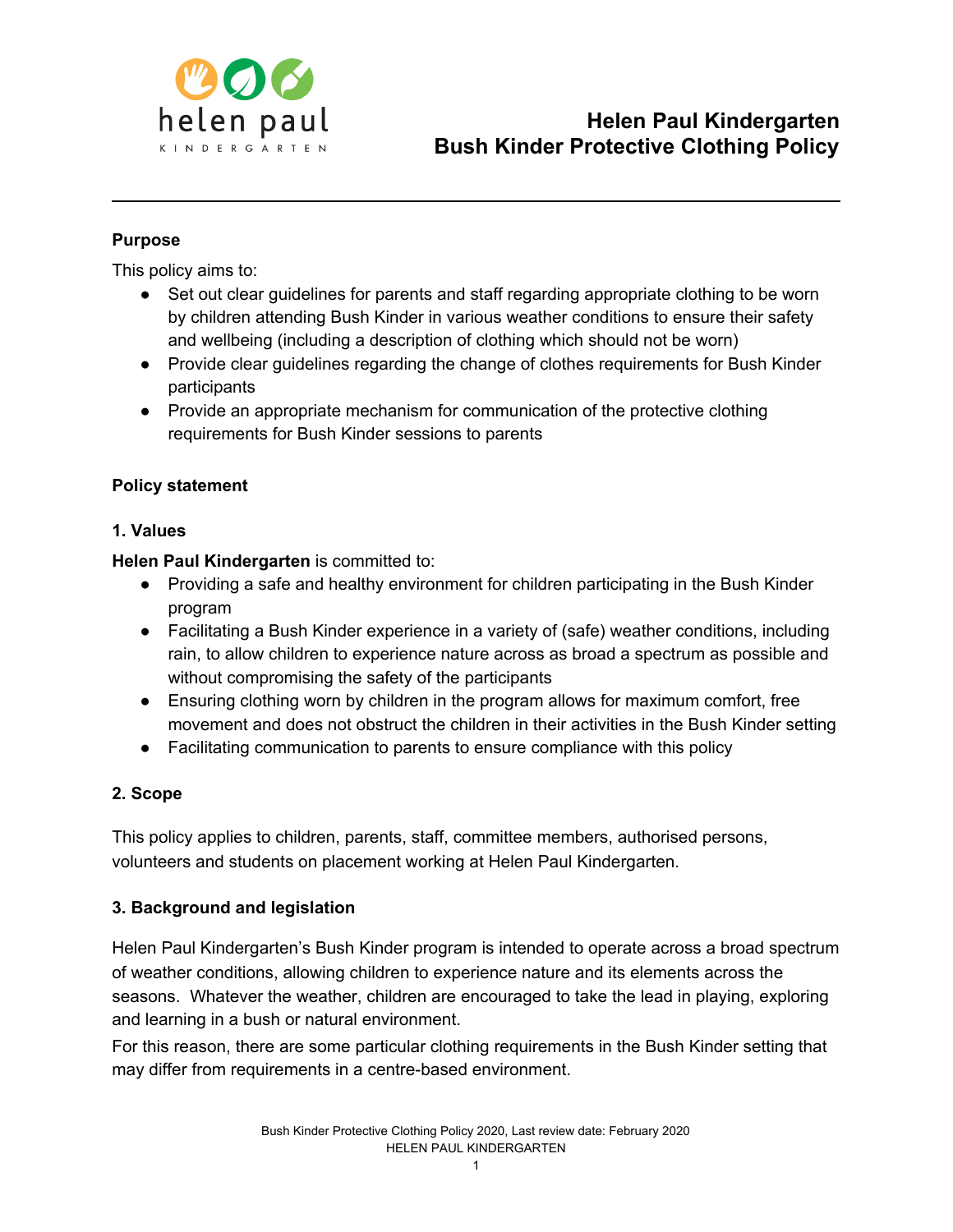Relevant legislation may include but is not limited to:

- *Education and Care Services National Regulations 2011*
- *Education and Care Services National Law 2010*
- National Quality Standards, including Quality Area 2 Children's health and safety and Quality Area 3 – Physical environment
- Occupational Health and Safety Act 2004
- Occupational Health and Safety Regulations 2007

# **4. Definitions**

# **Protective and appropriate clothing & footwear:**

It is important that Bush Kinder participants wear appropriate and protective clothing and footwear which:

- allows children to move freely and undertake activities such as climbing, balancing, running, puddle jumping
- keeps children warm and dry in cold/wet weather
- protects children from the damaging effects of the sun, UV rays in warm weather and high UV conditions.
- prevents sunburn, bites, scratches and stings. Even in warm weather, long sleeve tops and long pants are recommended - this clothing should be loose fitting and light.
- Where possible is made from natural fabrics which allow breathability and is comfortable against the skin
- In the case of footwear, keeps feet and toes covered and has a flexible and gripped sole to allow children to climb and balance on uneven surfaces

| recommended and unacceptable clothing. |                                                       |                                                    |  |
|----------------------------------------|-------------------------------------------------------|----------------------------------------------------|--|
|                                        | <b>Warm Weather</b>                                   | <b>Cold Weather / Rain</b>                         |  |
| <b>Recommended</b>                     | Light, loose fitting long sleeve                      | Waterproofs*, long pants, long                     |  |
| clothing and                           | tops and long pants, broad                            | sleeved top, beanie, waterproof                    |  |
| footwear                               | brimmed or legionnaires hat,                          | gloves, thermals in very cold                      |  |
|                                        | closed toe shoes                                      | weather                                            |  |
| <b>Not recommended</b>                 | short sleeved tops, long skirts or<br>dresses, shorts | Skirts, dresses (incompatible with<br>waterproofs) |  |
| <b>Unacceptable</b>                    | Open toe shoes, sandals,                              | Non-waterproof clothing.                           |  |
| clothing and                           | thongs, Crocs, singlet tops                           | [waterproofs on top of                             |  |
| footwear                               |                                                       |                                                    |  |

The following table provides examples of recommended clothing, clothing which is not red unacceptable alething: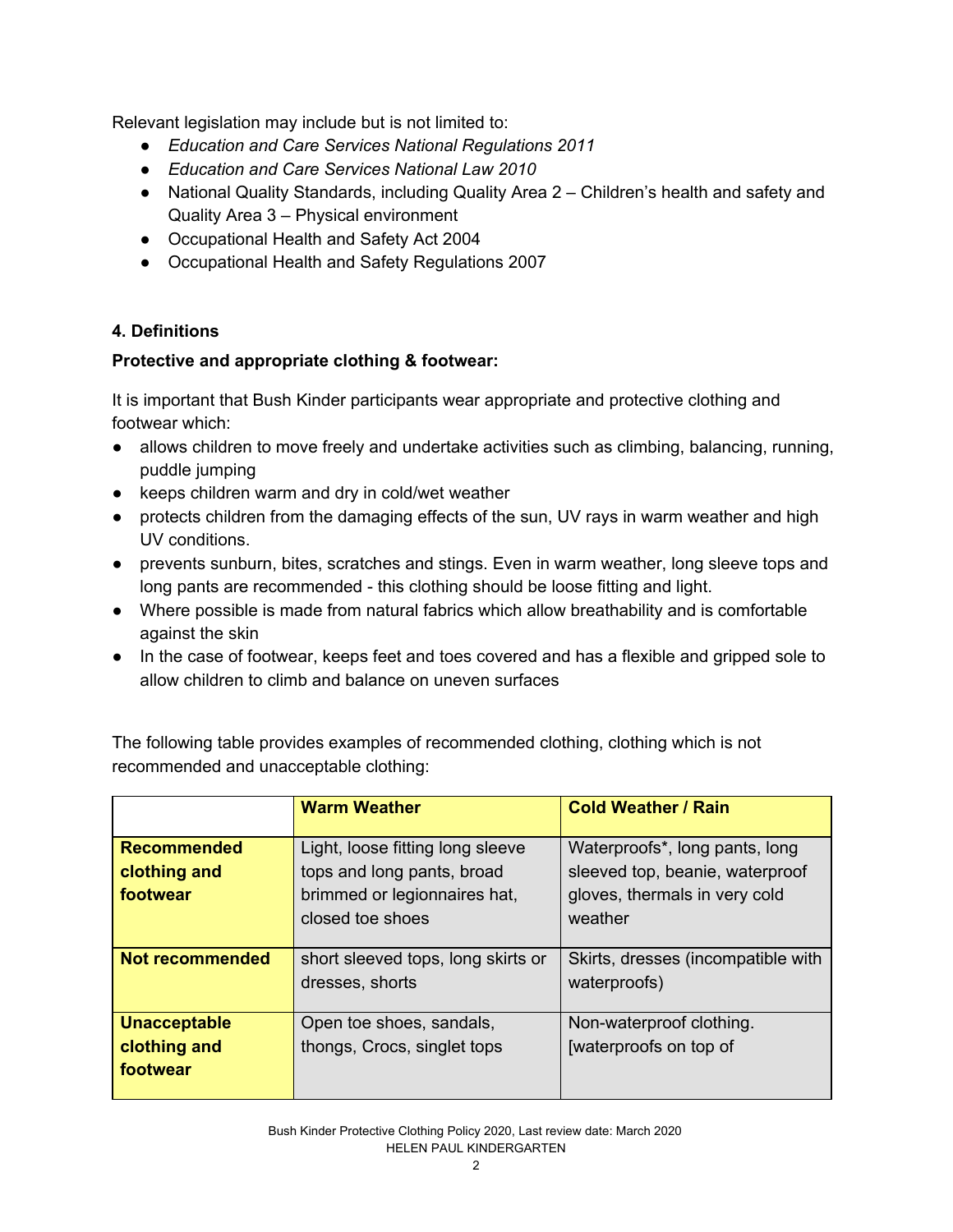|  | non-waterproof clothing is |
|--|----------------------------|
|  | acceptable].               |
|  |                            |

\* Waterproofs provided by Helen Paul Kindergarten.

Please note that children will not be permitted to climb trees if wearing gumboots, due to the increased risk of injury due to slipping.

**Change of clothes:** All children participating in Bush Kinder are required to bring a change of clothes as these may become wet and muddy. It is recommended that the spare clothing include:

- Spare top and bottoms of appropriate thickness/weight for the weather on the day
- Spare underpants (and singlet in winter)
- 2 pairs of socks

**Waterproofs:** Light rainproof suit worn over clothing, which includes a jacket with a hood, and pants or overalls, which zip up over clothing (provided by Helen Paul Kindergarten)

# **5. Sources and related policies**

#### **Kindergarten policies**

- Bush Kinder Delivery & Collection of Children Policy (Bush Kinder Specific)
- Bush Kinder Extreme Weather Policy (Bush Kinder Specific)
- Bush Kinder Identification and Visibility Policy (Bush Kinder Specific)
- Bush Kinder Emergency Evacuation Policy (Bush Kinder Specific)
- Bush Kinder Snake Awareness Policy (Bush Kinder Specific)
- Bush Kinder Dog Awareness Policy (Bush Kinder Specific)
- Incident, Injury, Trauma & Illness Policy (including First Aid)
- Supervision of Children Policy
- Excursion & Service Events Policy
- Sun Protection Policy
- Water Safety Policy
- Occupational Health & Safety Policy

#### **Procedures**

# **General**

The Committee is responsible for:

● Implementing and maintaining a Protective Clothing Policy which provides clarity to parents and staff as to the appropriate clothing children are required to wear to Bush Kinder in various weather conditions to ensure their safety and wellbeing (including a description of clothing which should not be worn)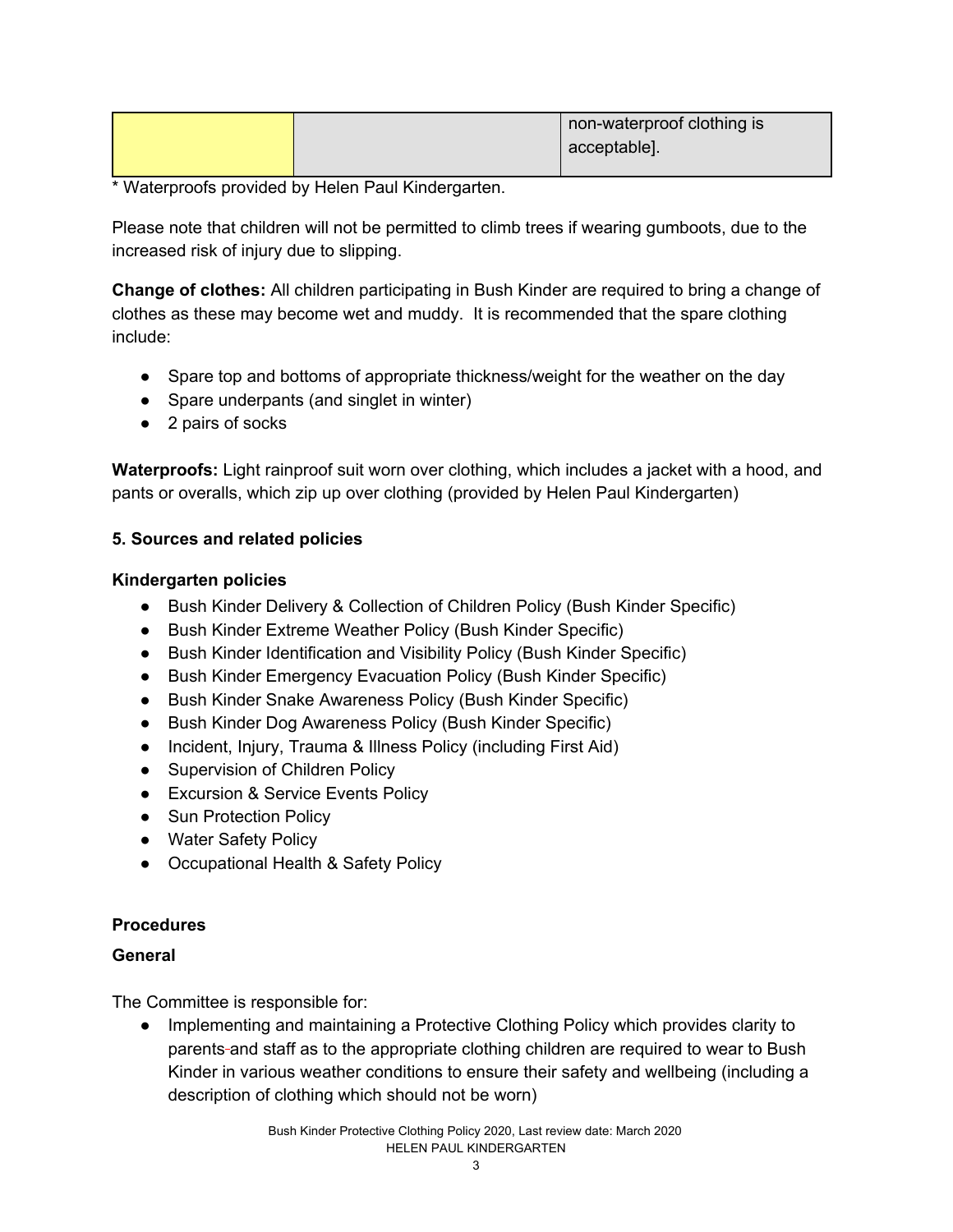- All parents being aware of this policy and provided access to the policy at orientation sessions, in written Bush Kinder material, and made available upon request.
- Supplying waterproofs.
- Ensuring staff are appropriately educated on procedures in the event that children are not wearing compliant clothing
- Ensuring the Bush Kinder 'on-site kit' contains waterproofs

Staff are responsible for:

- Ensuring all children being dropped off to Bush Kinder are wearing appropriate clothing in line with this policy. If inappropriate clothing is worn, staff are to:
	- Highlight to the parent dropping off the child which clothing is inappropriate and the reasons for it;
	- Determine if the change of clothing brought by that child is appropriate and request the parent change the clothes on the child if need be;
	- If the clothing has the potential to put the child's safety and wellbeing at risk and there is no suitable alternative clothing, inform parent that the child is not able to attend Bush Kinder
- Assisting changing the child's change of clothing if need be
- Encouraging children to tell a staff member if they need help with clothing or feel uncomfortable.
- During orientation sessions, advising parents of the clothing requirements for Bush Kinder
- Checking the contents of the Bush Kinder 'on site kit' prior to the next day's session to ensure it contains waterproofs

Parents are responsible for:

- Ensuring protective and appropriate clothing is worn to Bush Kinder by their child in line with this policy
- Changing their child's clothing as instructed by the teacher to enable their child to participate in the Bush Kinder session if required.
- Ensure their child's change of clothes includes items as set out in this policy
- Reading and being familiar with the policy
- Bringing relevant issues to the attention of both staff and committee
- Changing children into waterproofs at the start of each session, when required

# **Evaluation**

In order to assess whether the policy has achieved the values and purposes the committee will:

• Seek feedback regarding this policy and its implementation with parents of children participating in the Bush Kinder program. This can be facilitated through discussions and the annual centre survey.